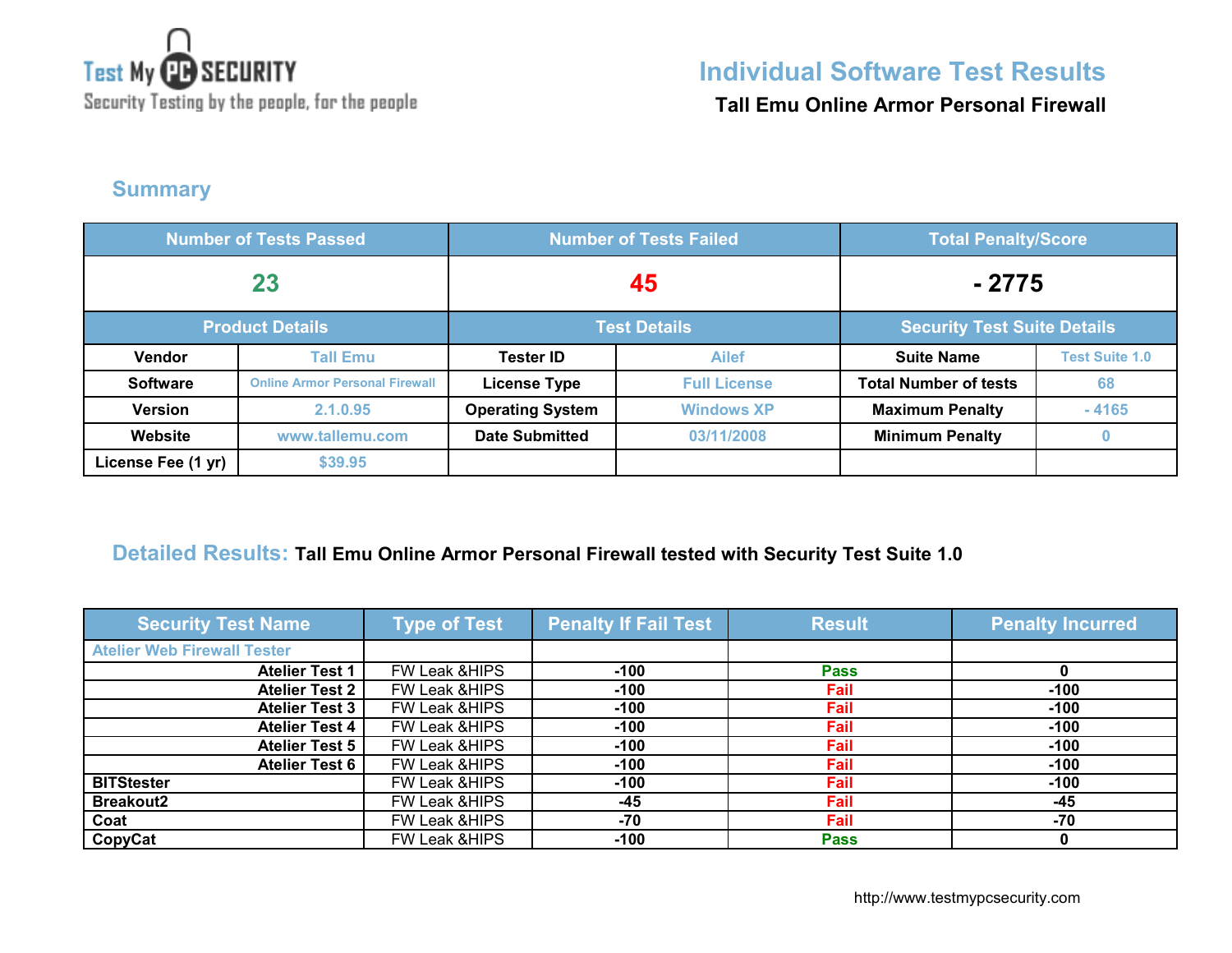# **Test My CD SECURITY**

Security Testing by the people, for the people

## **Individual Software Test Results**

### **Tall Emu Online Armor Personal Firewall**

| <b>Security Test Name</b> | <b>Type of Test</b>      | <b>Penalty If Fail Test</b> | <b>Result</b> | <b>Penalty Incurred</b> |
|---------------------------|--------------------------|-----------------------------|---------------|-------------------------|
| <b>CPIL Suite</b>         |                          |                             |               |                         |
| Test 1                    | FW Leak &HIPS            | $-100$                      | Fail          | $-100$                  |
| Test 2                    | <b>FW Leak &amp;HIPS</b> | $-100$                      | Fail          | $-100$                  |
| Test 3                    | <b>FW Leak &amp;HIPS</b> | $-100$                      | Fail          | $-100$                  |
| <b>Comodo ICMP</b>        |                          |                             |               |                         |
| <b>ICMP Test 1</b>        | <b>FW Leak Only</b>      | $-100$                      | <b>Pass</b>   | 0                       |
| <b>ICMP Test 2</b>        | <b>FW Leak Only</b>      | $-100$                      | <b>Pass</b>   | $\mathbf 0$             |
| <b>DNStest</b>            | FW Leak Only             | $-45$                       | <b>Pass</b>   | $\mathbf 0$             |
| <b>DNStester</b>          | <b>FW Leak Only</b>      | $-45$                       | Fail          | $-45$                   |
| Delete Volume             | <b>HIPS Only</b>         | $-45$                       | Fail          | $-45$                   |
| <b>FireHole</b>           | <b>FW Leak &amp;HIPS</b> | $-100$                      | <b>Pass</b>   | $\bf{0}$                |
| <b>FPR</b>                |                          |                             |               |                         |
| and CPIL Test 1           | <b>FW Leak &amp;HIPS</b> | $-100$                      | Fail          | $-100$                  |
| and CPIL Test 2           | FW Leak &HIPS            | $-100$                      | Fail          | $-100$                  |
| and CPIL Test 3           | FW Leak &HIPS            | $-100$                      | Fail          | $-100$                  |
| and Wallbreaker Test 1    | FW Leak &HIPS            | $-25$                       | <b>Pass</b>   | 0                       |
| and Wallbreaker Test 2    | FW Leak &HIPS            | $-25$                       | <b>Pass</b>   | $\mathbf 0$             |
| and Wallbreaker Test 3    | <b>FW Leak &amp;HIPS</b> | $-25$                       | <b>Pass</b>   | $\overline{\mathbf{0}}$ |
| and Wallbreaker Test 4    | FW Leak & HIPS           | $-25$                       | <b>Pass</b>   | $\mathbf{0}$            |
| and PCFlank               | FW Leak & HIPS           | $-100$                      | Fail          | $-100$                  |
| <b>Ghost</b>              | <b>FW Leak &amp;HIPS</b> | $-50$                       | <b>Pass</b>   | $\mathbf 0$             |
| Jumper                    | FW Leak &HIPS            | $-100$                      | Fail          | $-100$                  |
| <b>Keylogtest</b>         | <b>HIPS Only</b>         | $-100$                      | Fail          | $-100$                  |
| <b>KiLL</b>               | <b>HIPS Only</b>         | $-45$                       | <b>Pass</b>   | 0                       |
| LeakTest v 1.2            | FW Leak Only             | $-100$                      | <b>Pass</b>   | $\bf{0}$                |
| <b>Osfwbypass</b>         | <b>FW Leak &amp;HIPS</b> | $-100$                      | Fail          | $-100$                  |
| <b>PCFlank</b>            | <b>FW Leak &amp;HIPS</b> | $-100$                      | Fail          | $-100$                  |
| Runner                    | FW Leak & HIPS           | $-100$                      | <b>Pass</b>   | $\mathbf 0$             |
| <b>Spycar Suite</b>       |                          |                             |               |                         |
| <b>HKCU_Run.exe</b>       | <b>HIPS Only</b>         | $-10$                       | Fail          | $-10$                   |
| <b>HKCU RunOnce.exe</b>   | <b>HIPS Only</b>         | $-10$                       | Fail          | $-10$                   |
| <b>HKCU_RunOnceEx.exe</b> | <b>HIPS Only</b>         | $-10$                       | Fail          | $-10$                   |
| <b>HKLM Run.exe</b>       | <b>HIPS Only</b>         | $-10$                       | Fail          | $-10$                   |
| <b>HKLM RunOnce.exe</b>   | <b>HIPS Only</b>         | $-10$                       | Fail          | $-10$                   |
| <b>HKLM RunOnceEx.exe</b> | <b>HIPS Only</b>         | $-10$                       | Fail          | $-10$                   |
| IE-HomepageLock.exe       | <b>HIPS Only</b>         | $-10$                       | Fail          | $-10$                   |
| IE-KillAdvancedTab.exe    | <b>HIPS Only</b>         | $-10$                       | Fail          | $-10$                   |